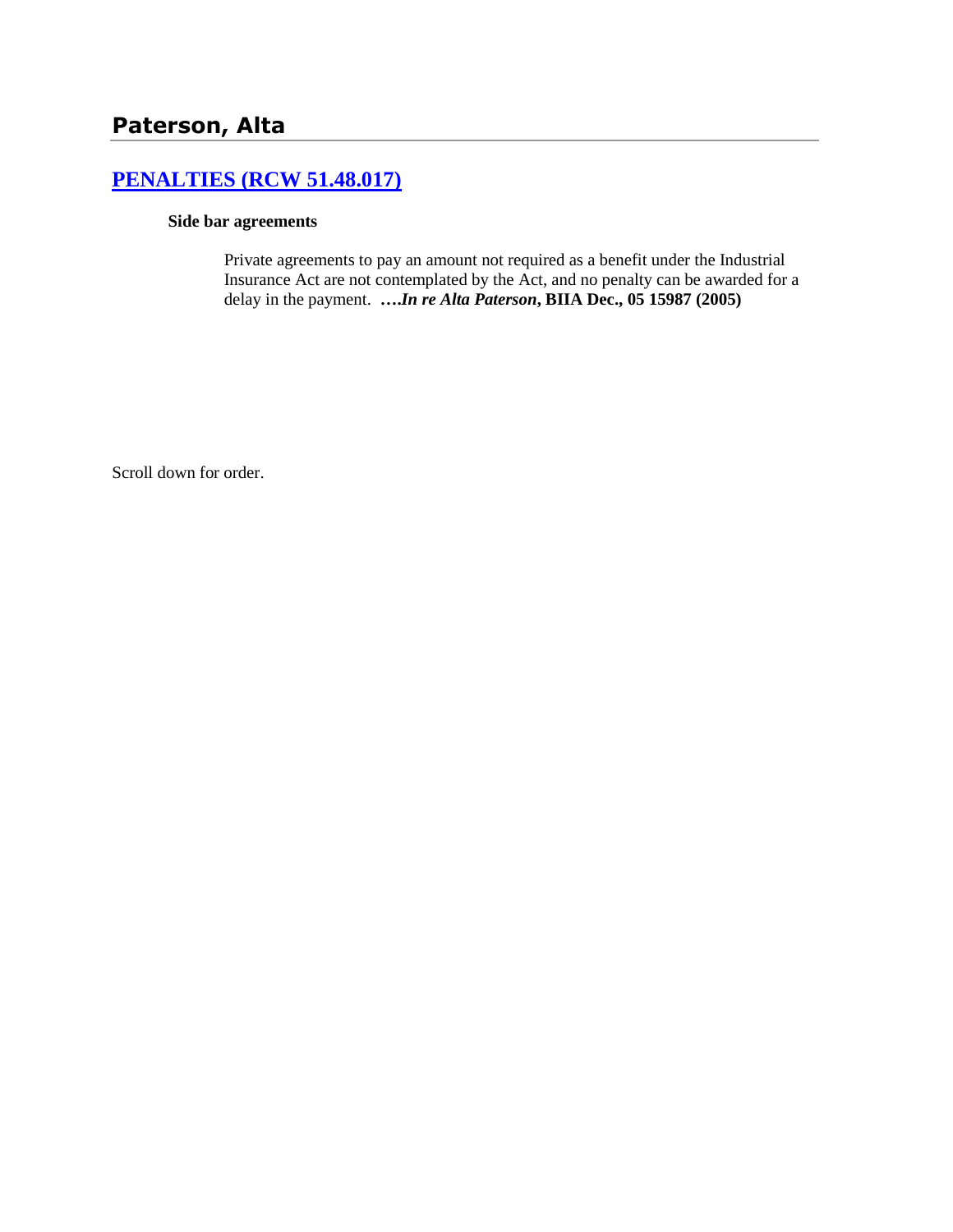# **BEFORE THE BOARD OF INDUSTRIAL INSURANCE APPEALS STATE OF WASHINGTON**

**)**

1 **IN RE: ALTA D. PATERSON ) DOCKET NO. 05 15987**

**CLAIM NO. W-373602 ) DECISION AND ORDER**

APPEARANCES:

Claimant, Alta D. Paterson, by Law Office of William D. Hochberg, per William D. Hochberg

| Self-Insured Employer, The Boeing Company, by |
|-----------------------------------------------|
| Reinisch, Weier & Mackenzie, P.C., per        |
| Renee M. Bliss                                |

The claimant, Alta D. Paterson, filed an appeal with the Board of Industrial Insurance Appeals on June 1, 2005, from an order of the Department of Labor and Industries dated May 17, 2005. In this order, the Department denied the claimant's April 18, 2005, request for a penalty against The Boeing Company, a self-insured employer, for delay in payment of money in accord with a sidebar agreement between the claimant and the self-insured employer. The Department order is **AFFIRMED**.

# **DECISION**

Pursuant to RCW 51.52.104 and RCW 51.52.106, this matter is before the Board for review and decision on a timely Petition for Review filed by the claimant to a Proposed Decision and Order issued on November 8, 2005, in which the industrial appeals judge affirmed the order of the Department dated May 17, 2005. The issue presented in this appeal is whether penalties, as contemplated by RCW 51.48.017, are applicable if the employer has delayed fulfilling the terms of a sidebar agreement.

The Board has reviewed the evidentiary rulings in the record of proceedings and finds that no prejudicial error was committed and the rulings are affirmed.

We agree with our industrial appeals judge and affirm the Department order dated May 17, 2005. We have granted review to address the cross motions for summary judgment that each of the parties filed. Our decision is based upon a careful review of the following materials:

- 1. Claimant's Motion for Summary Judgment and Trial Brief, dated September 2005;
- 2. Stipulation of Facts signed by the parties and dated September 9, 2005;
- 3. A December 15, 2004, letter from the employer's attorney to the claimant's counsel, attached to Claimant's Motion as Exhibit 1;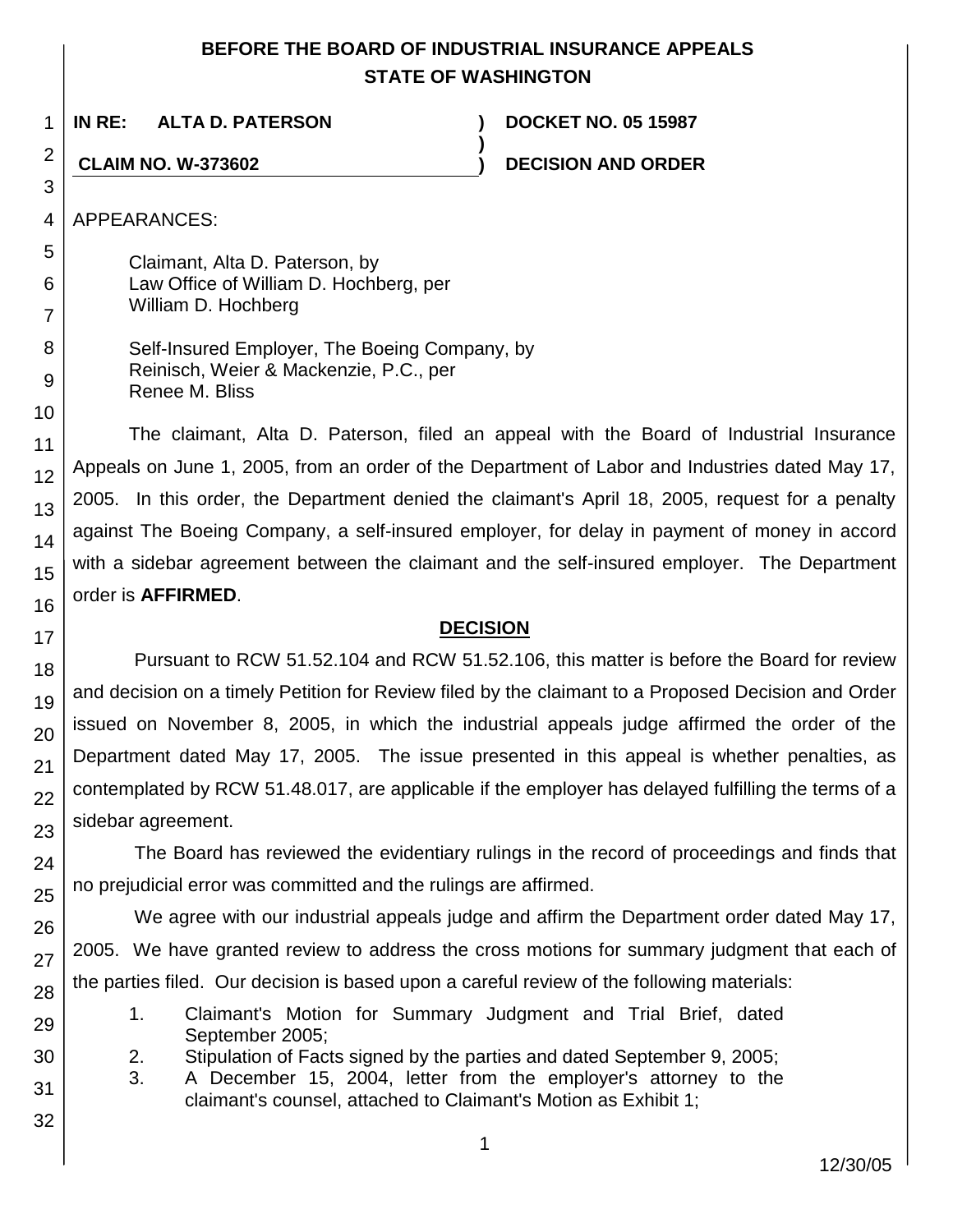- 1 2 3 4 5 6 7 8 9 10 11 12 13 14 15 16 17 18 19 20 21 22 23 24 25 26 27 28 29 30 31 32
- 4. Department order dated January 21, 2005, attached to Claimant's Motion as Exhibit 2;
	- 5. Declaration of Alta Peterson In Support of Motion for Summary Judgment;
	- 6. Employer's Reply Brief and Cross Motion for Summary Judgment, dated September 30, 2005;
	- 7. Claimant's Response to Employer's Reply Brief and Cross Motion for Summary Judgment, dated October 5, 2005;
	- 8. Declaration of William D. Hochberg in Support of Claimant's Response to Employer's Reply Brief, dated October 5, 2005;
	- 9. The arguments of the parties that occurred at the October 10, 2005, hearing on the cross motions; and
	- 10. Judicial notice, as provided by ER 201, is taken of the December 22, 2004, Agreement of Parties under Docket No. 04 12488.

The Department issued an order dated March 1, 2004, in which it closed Ms. Paterson's claim with permanent partial disability awards equivalent to 5 percent of the amputation value of each arm, and directed that she receive time-loss compensation benefits through January 18, 2004. Ms. Paterson appealed the closing order to the Board of Industrial Insurance Appeals, (Docket No. 04 12488), and it was from that appeal that the parties reached a settlement agreement that eventually formed the basis of this appeal. Their agreement was that Ms. Paterson should be given increased permanent partial disability awards, 15 percent of the amputation value of her right arm plus 5 percent for the claimant's left arm, and that her time-loss compensation benefits be paid through February 29, 2004. Those terms would be committed to a Department order. Additionally, Ms. Paterson and The Boeing Company, through their respective attorneys, entered into what is known as a "sidebar" agreement. That private contract between them called for Ms. Paterson to receive a further sum of \$24,764.60 at some point in time after the Department issued its ministerial order memorializing the agreement of the parties in Docket No. 04 12488.

After the Department issued its January 21, 2005, ministerial order, Ms. Paterson asked the Department to assess a penalty against The Boeing Company. The claimant felt that the self-insured employer did not fulfill the payment terms of the sidebar agreement within the time frame agreed upon. When the Department declined to penalize the employer in its May 17, 2005, order, Ms. Paterson appealed that decision to the Board, which is the basis of this appeal.

RCW 51.48.017 is the statutory mechanism through which penalties may be assessed when self-insured employers unreasonably delay paying benefits to injured workers. It says:

> If a self-insurer unreasonably delays or refuses to pay **benefits** as they become due there shall be paid by the self-insurer upon order of the director an additional amount equal to five hundred dollars or twentyfive percent of the amount then due, whichever is greater, which shall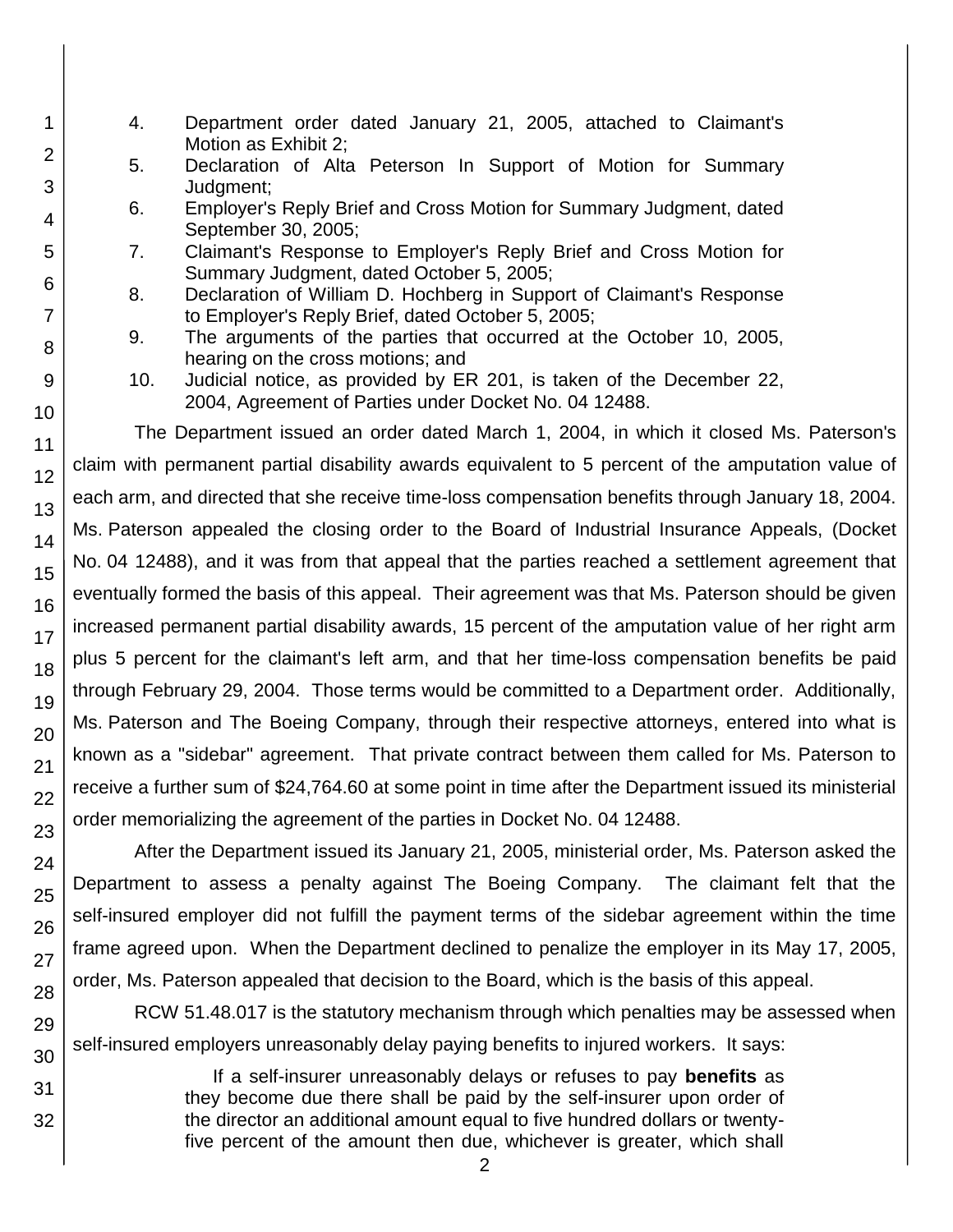accrue for the benefit of the claimant and shall be paid to him with the benefits which may be assessed under this title. The director shall issue an order determining whether there was an unreasonable delay or refusal to pay **benefits** within thirty days upon the request of the claimant. Such an order shall conform to the requirements of RCW 51.52.050.

RCW 51.48.017 (emphasis added).

Whether The Boeing Company unreasonably delayed paying Ms. Paterson the sum called for in the private agreement between them is immaterial. The issue is whether the terms of a private, sidebar contract are **benefits** within the meaning of the Industrial Insurance Act. We determine they are not.

The Board is a creature of the Legislature without inherent or common law powers, and may exercise only powers expressly conferred or implied by necessity. *Jaramillo v. Morris*, 50 Wn. App. 822, 829, 750 P.2d 1301 (1988). Its purpose is to adjudicate actions taken by the Department. RCW 51.52.010; 51.52.050; 51.52.060. Similarly, the Department of Labor and Industries is an agency whose powers are confined by legislative mandate. The Department administers the Industrial Insurance Act to provide benefits to injured workers. Benefits under the Act have been carefully enumerated in statute, and they are limited. *See* RCW 51.32.010. Benefits include medical treatment provided by RCW 51.36.010, permanent partial disability awards in accord with RCW 51.32.055, death benefits through RCW 51.32.050, pension benefits via RCW 51.32.060, time-loss compensation benefits as authorized by RCW 51.32.090, and vocational rehabilitation services granted by RCW 51.32.095. Enforcement of private contracts, such as sidebar agreements, is not one of the benefits within the Department's mandate. By virtue of their respective legislative mandates, both the Department and this Board are precluded from enforcing private contracts between parties such as the sidebar agreement at issue in this appeal.

25 26 27 28 29 30 31 32 The Board of Industrial Insurance Appeals has the authority to resolve appeals by summary judgment. RCW 51.52.140; WAC 263-12-125; CR 56. "The function of a summary judgment is to determine whether there is a genuine issue of material fact requiring a formal trial." *Chase v. Daily Record, Inc.*, 83 Wn.2d 37, 42 (1973) quoting *Leland v. Frogge*, 71 Wn.2d 197, 200-01, 427 (1967). "The evidence before the judge is that contained in the pleadings, affidavits, admissions and other material properly presented." *Chase*, 83 Wn.2d at 42, quoting *Leland*, 71 Wn.2d at 200. Summary judgment is available only if the materials properly presented show there is no issue as to any material fact and that the moving party is entitled to judgment as a matter of law. CR 56(c). In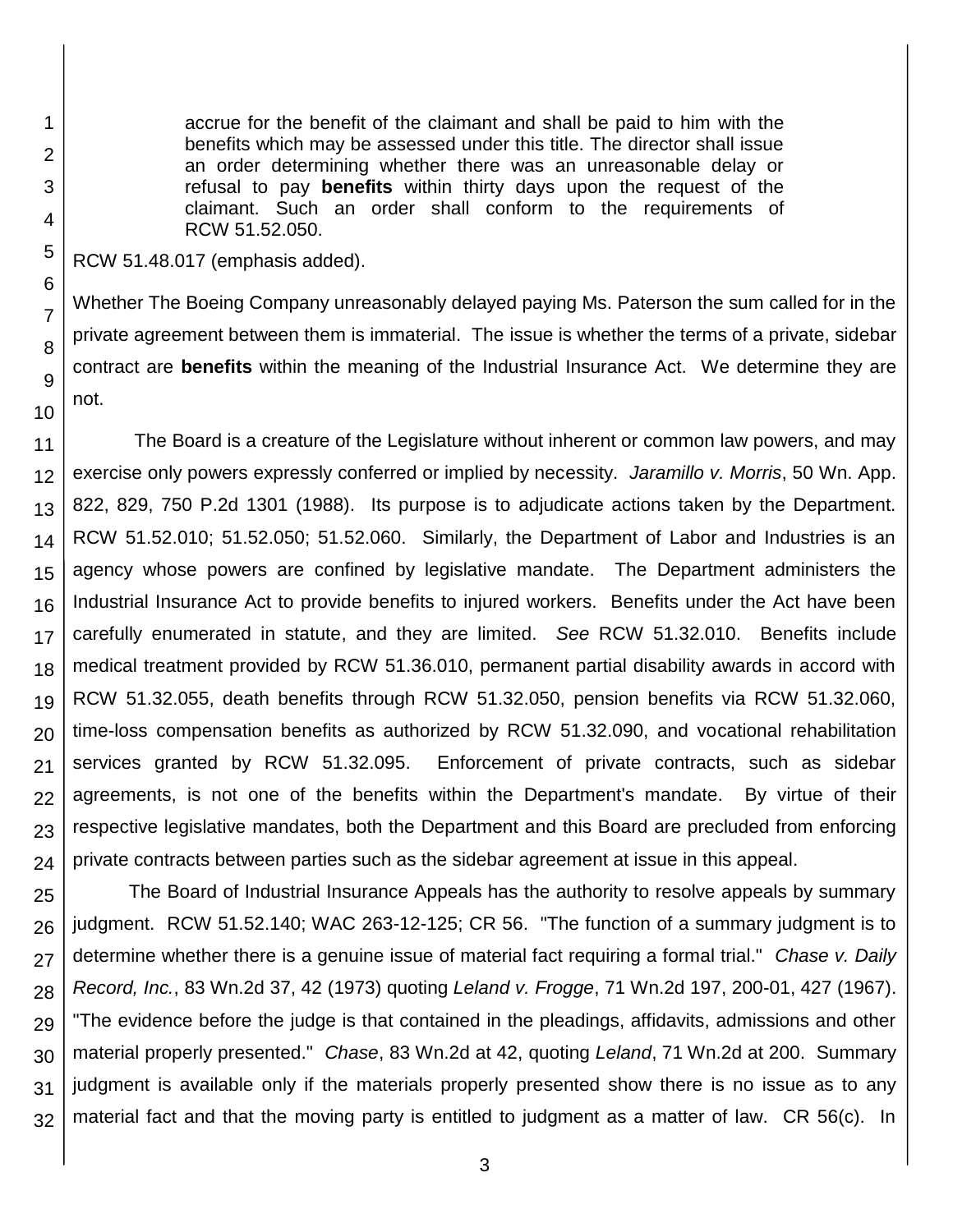1 2 3 considering a summary judgment motion, all facts and reasonable inferences are considered in the light most favorable to the nonmoving party. *Mountain Park Homeowners Ass'n, Inc. v. Tydings*, 125 Wn.2d 337 (1994).

4 5 6 There are no issues of material fact in this appeal and the self-insured employer is entitled to a judgment in its favor as a matter of law. This appeal is, therefore, ripe for disposition by way of summary judgment. The Department order dated May 17, 2005, is affirmed.

### **FINDINGS OF FACT**

1. On September 11, 1998, the Department received an Application for Benefits in which it was alleged that the claimant, Alta D. Paterson, sustained an industrial injury while in the course of her employment with the self-insured employer, The Boeing Company. On October 16, 1998, the Department issued an order wherein it allowed the claim. On March 1, 2004, the Department issued an order in which it directed the claimant be paid the claimant time-loss compensation benefits through January 18, 2004, and closed the claim with permanent partial disability awards equivalent to 5 percent of the amputation value of each of the claimant's arms at or above the deltoid insertion or by disarticulation at the shoulders.

On March 10, 2004, the claimant filed a Notice of Appeal to the Department order dated March 1, 2004, with the Board of Industrial Insurance Appeals. On April 9, 2004, the Board granted the appeal and assigned it Docket No. 04 12488. On December 23, 2004, the Board issued an Order on Agreement of Parties. On January 21, 2005, the Department issued a ministerial order to conform to the Order on Agreement of Parties. In that ministerial order the Department reversed its prior order dated March 1, 2004, and it closed the claim with timeloss compensation benefits paid through February 29, 2004, and directed the self-insured employer to pay the claimant permanent partial disability awards equivalent to 15 percent of the amputation value of her right arm at or above the deltoid insertion or by disarticulation at the shoulder and 5 percent of the amputation value of the claimant's left arm at or above the deltoid insertion or by disarticulation at the shoulder.

On April 18, 2005, the claimant requested that the Department assess a penalty against the self-insured employer. On May 17, 2005, the Department issued an order that denied the claimant's request for a penalty assessment against The Boeing Company for a delay and paying a sum of money in accord with a sidebar agreement between the claimant and the self-insured employer. On June 1, 2005, the claimant filed a Notice of Appeal to the Department order dated May 17, 2005, with the Board. On June 22, 2005, the Board granted the appeal and assigned it Docket No. 05 15987.

31 32

7

8

9

10

11

12

13

14

15

16

17

18

19

20

21

22

23

24

25

26

27

28

29